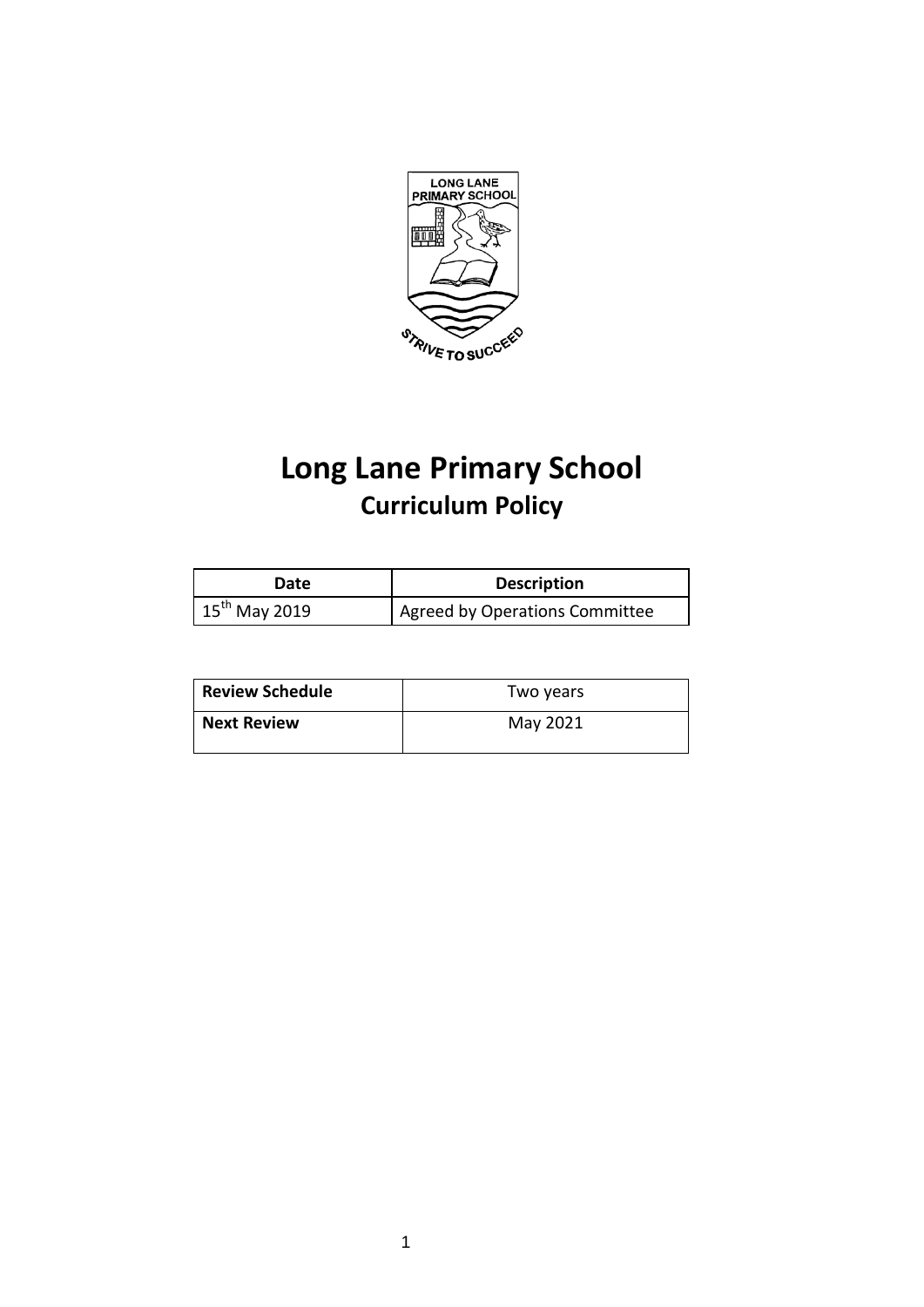### **Aims**

- We seek the highest standards of attainment for all our children.
- We value the breadth of the curriculum that we provide.
- We aim to foster creativity in our children, and to help them become independent learners.
- Above all, our aim is that at end of their time at Long Lane Primary School, all our children will take with them a 'love of learning'.

It is the aim of the Governing Board of Long Lane Primary School to support the implementation of policies and procedures which support the school's vision (see *Guidance and procedures*).

# **Responsibility**

# **The Headteacher and the Senior Leadership Team will:**

- Ensure appropriate curriculum provision including enrichment activities meets the needs of all pupils.
- Monitor curriculum delivery through book scrutiny, lesson observations, data analysis, planning scrutiny and pupil voice.
- Ensure effective training is accessed in order to secure high quality delivery.
- Ensure that the curriculum is delivered to the highest standards and challenge poor performance.

### **Subject Coordinators will:**

- Review curriculum planning.
- Deliver staff training to improve curriculum outcomes.
- Provide a strategic lead and direction for the subject.
- Support and advise colleagues on issues related to the subject.
- Monitor pupils' progress in that subject area.
- Provide efficient resource management for the subject.

### **Teachers will:**

- Plan and deliver the curriculum in all aspects to the highest possible standards.
- Monitor pupil performance against their targets and make adjustments to delivery to support progress.
- Attend relevant training to secure high quality delivery.
- Liaise with the SENDCo to secure appropriate support for Special Needs pupils and those 'Cause for Concern'.

### **Governors will:**

 Conduct pupil voice visits, where appropriate, to gain information regarding pupil's engagement with the curriculum and deepen Governor understanding of school improvement actions that have taken place.

### **Policy Statement**

Our school's 'curriculum' is all the planned activities that we organise in order to promote learning, personal growth and development. It includes not only the formal requirements of the Early Years Foundation Stage Curriculum and the National Curriculum 2014, but also the various extracurricular activities that the school organises in order to enrich the children's experience. It also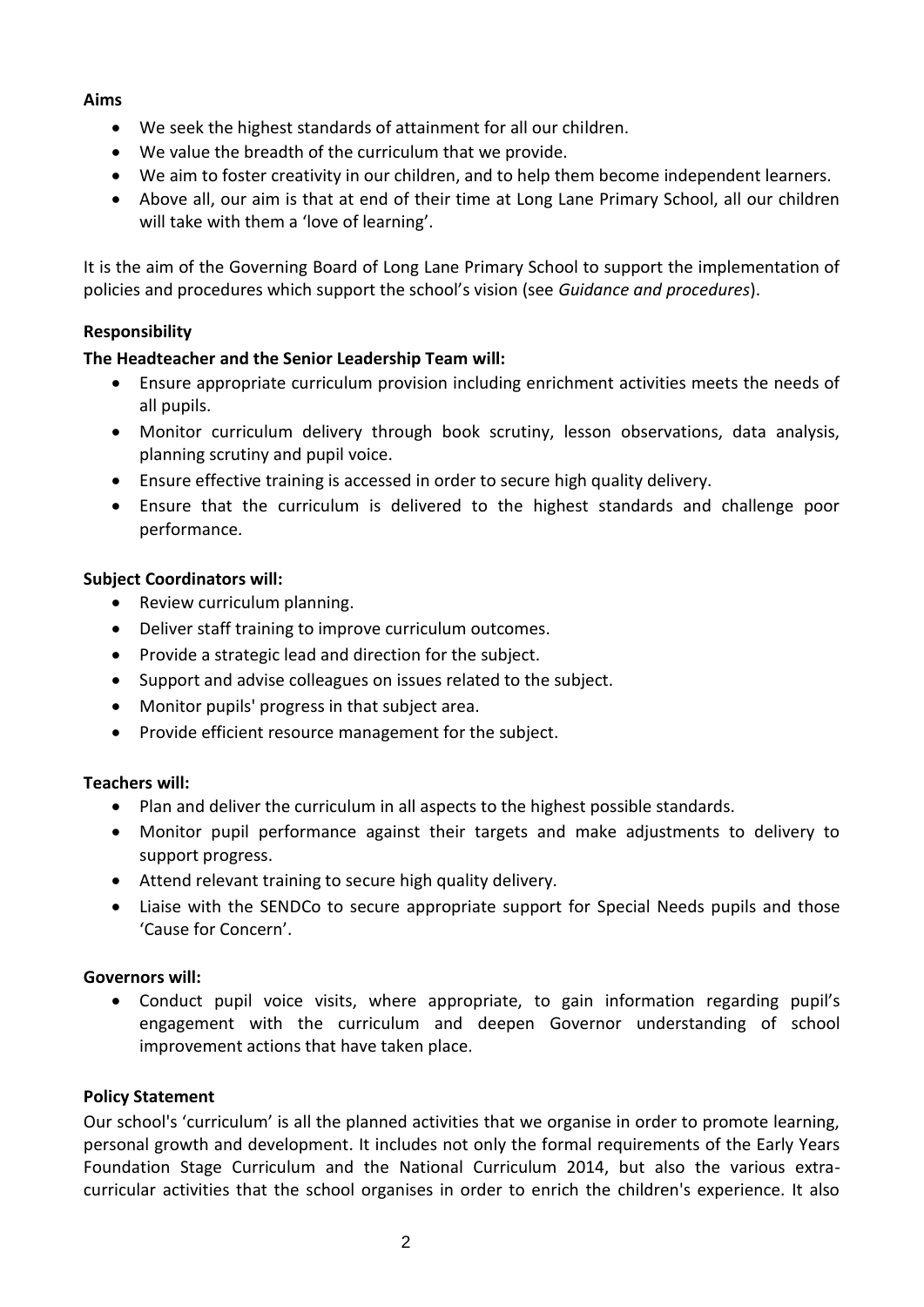includes the 'hidden curriculum' – what the children learn from the way they are treated and expected to behave. We want children to grow into positive, responsible people, who can work and cooperate with others while at the same time developing their knowledge and skills, in order to achieve their true potential.

Our curriculum is broad and balanced, providing a wide range of knowledge, skills and experiences, giving each skill based theme sufficient time to contribute to the children's learning. The planning process is central to the effective delivery of the curriculum. Planning takes into account the key skills required in each subject by the National Curriculum as well as children's interests. The main emphasis of planning in the school is to make the curriculum relevant to the child's learning by making explicit cross curricular links.

The needs of individual children are met by grouping them as part of a differentiated approach. Learning opportunities at home, when appropriate, will reinforce or extend class teaching.

Through the delivery of the policy the children will have opportunities to:

- 1. Apply and transfer skills and knowledge across all areas of learning.
- 2. Acquire and develop knowledge, understanding and skills as set out in the programmes of study.
- 3. Develop proficiency, confidence and an appreciation of the use of Information Technology (IT) to enhance their learning.
- 4. Learn collaboratively and independently and in so doing reflect on their own and others' outcomes to develop and understand their next steps.
- 5. Learn from visitors to the school and visit learning environments appropriate to specific activities.

### **Guidance and Procedures**

All staff and associated stakeholders should familiarise themselves with the accompanying document entitled "*Curriculum Policy Guidance and Procedures*".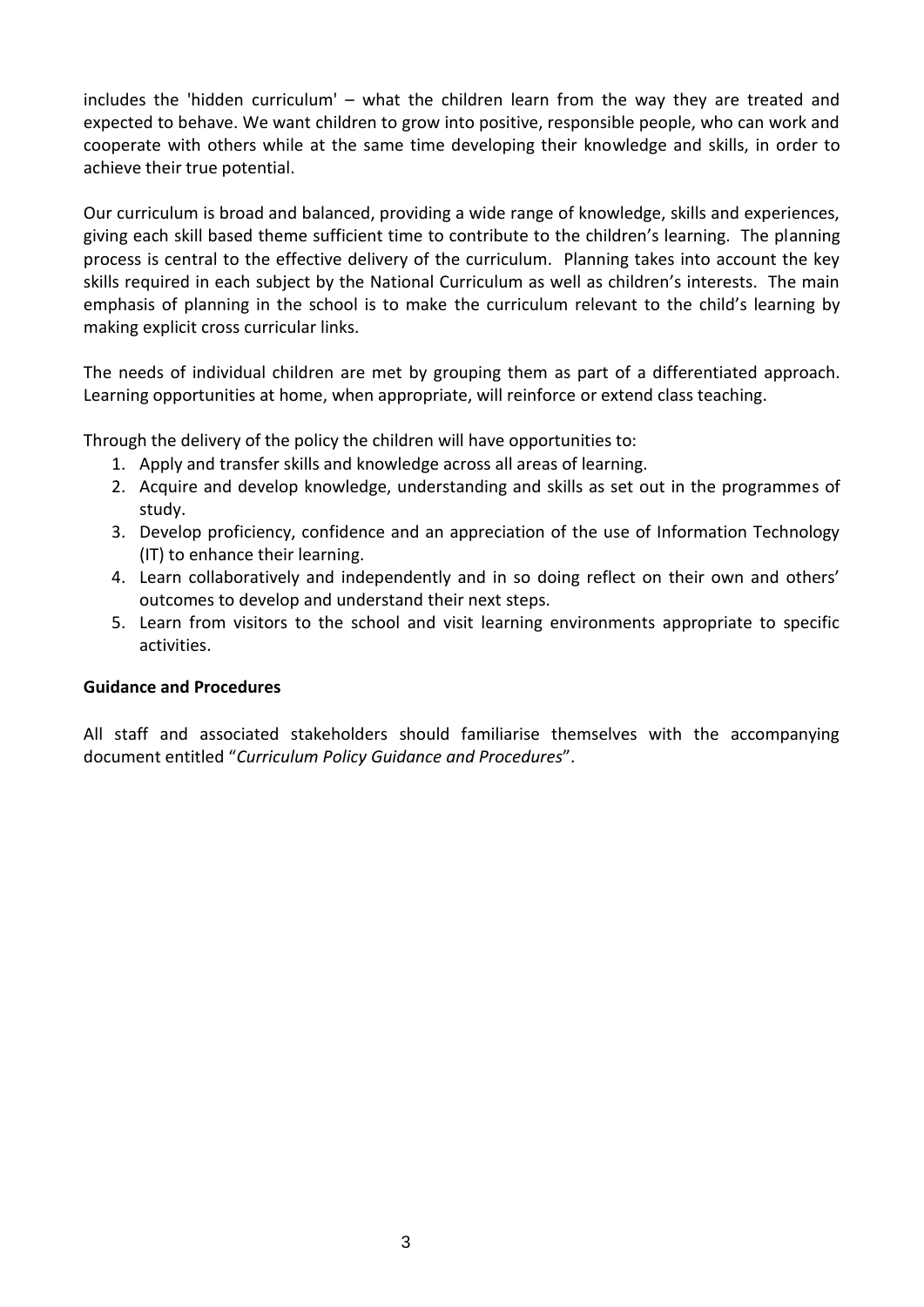# **Curriculum Policy Guidance and Procedures**

### **Please also refer to our 'Teaching for Learning' policy**

### **Long Lane school Vision**

At the end of their time at Long Lane Primary School, all our children will take with them a love of learning by having:

- a high standard of core academic knowledge and skills
- the ability and desire to build on their knowledge and skills
- a strong set of practical, social and emotional life skills
- a sense of personal achievement
- a sense of personal pride in themselves, their school and their community.

The teaching of the curriculum will:

- develop successful learners who are confident, inquisitive and independent
- create a culture of learning and discovery that is stimulating and enjoyable for both children and staff
- ensure our staff work together expertly and enthusiastically to deliver our curriculum in a safe, caring and positive environment.

### **Organisation and planning**

We plan our curriculum in three phases, Phase 1 (Foundation Stage), Phase 2 (Y1 & Y2), & Phase 3 (Y5 & Y6). Each year group plans a curriculum matrix for the academic year. Staff collaborate in order to share topic ideas and make links between areas of the curriculum and whole school events, e.g. focus weeks.

Through our long-term plans, we give clear guidance on the objectives and teaching strategies for each topic. Our long-term planning is directly linked to National Curriculum 2014 expectations from the guidance documents and Chris Quigley's Skills based Curriculum.

Our medium-term plans are those that our teachers write on a termly basis. We use these to set out the learning objectives and success criteria for each session, and to identify what resources and activities we are going to use in the lesson.

Throughout the school, we adopt an inter-disciplinary approach to curriculum planning which aims to link the topics of various subjects. We plan the curriculum carefully, so that there is coherent and full coverage of all aspects of the Early Years Foundation Stage Curriculum and the National Curriculum, and there is planned progression in all curriculum areas. However, there are instances where subjects are taught more discretely.

### **The curriculum and inclusion (please also refer to our SEND policy)**

The curriculum in our school is designed to be accessed by all children who attend the school. If we think it necessary to modify some children's access to the curriculum, in order to meet their needs, then we do this in consultation with parents.

Where children have special needs, our school does all it can to meet the individual needs, and we comply with the requirements set out in the SEND Code of Practice. If a child displays signs of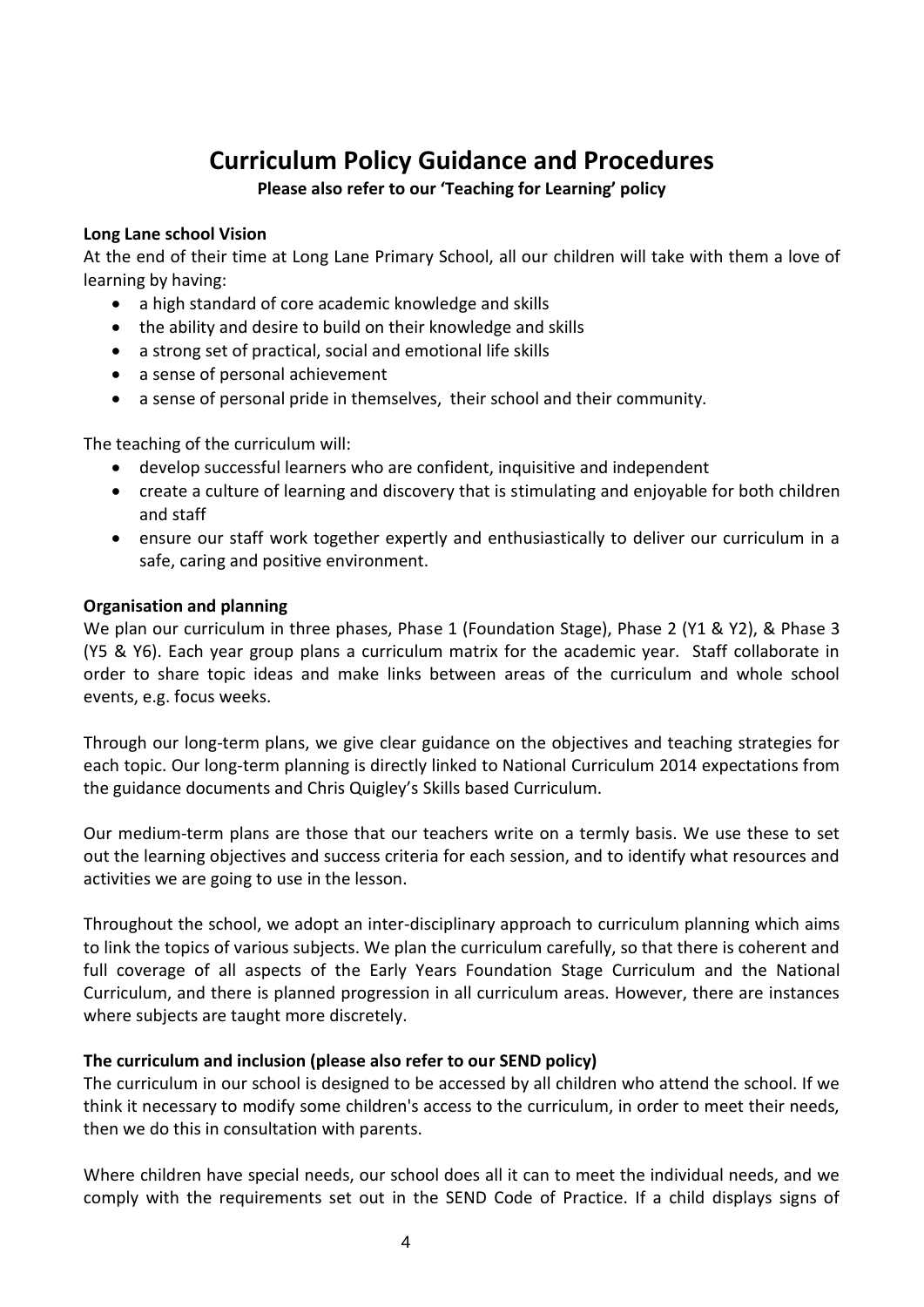having a particular learning or physical need, then his/her teacher makes an assessment of this need. In most instances, the teacher is able to provide the resources and educational opportunities that meet the child's needs, within normal class organisation. If a child's need is more severe, we may involve the appropriate external agencies to support and in making recommendations and assessments. We always provide additional resources and support for children with special needs.

The school provides a Provision Plan or a Support and Achieve Plan (SAP) for each of the children who are recognised as requiring more specific support or intervention. This sets out the nature of the special need and outlines how the school will aim to address it. The SAP also sets out targets for improvement, so that we can review and monitor the progress of each child at regular intervals.

Some children in our school have disabilities. We are committed to meeting the needs of these children, as we are to meeting the needs of all groups of children within our school. All reasonable steps are taken to ensure that these children are not placed at a substantial disadvantage compared with non-disabled children. Teaching and learning are appropriately modified for children with disabilities. For example, they may be given additional time to complete certain activities, or the teaching materials may be adapted.

### **Early Years Foundation Stage**

The curriculum that we teach in Reception meets the requirements set out in the Early Years Foundation Stage Curriculum and builds on the experiences of the children in nursery. Our curriculum planning focuses on the Prime areas of Learning and Specific areas of Learning.

Our school fully supports the principle that young children learn through play, and by engaging in well planned and structured activities they will develop the Characteristics of Learning.

Our practitioners will assess the skills development of each child constantly, and record this in their 'Learning Journey' books. This assessment forms an important part of the future curriculum planning for each child and is used towards the final assessment against the Early Learning Goals.

We are well aware that all children need the support of both the parents and the teachers to make good progress in school. We strive to build positive links with the parents of each child, by keeping them informed about how the children are being taught, and how well each child is progressing.

### **Monitoring and review**

Our Governing Board's Operations Committee is responsible for monitoring the way in which the school curriculum is implemented.

Teachers are responsible for the day-to-day organisation of teaching and learning. The Headteacher organises the monitoring of teaching and learning as well as curriculum development and receives feedback from subject coordinators.

### **Arrangements for Monitoring and Evaluation**

This policy will be reviewed regularly in-line with our annual Monitoring and Evaluation (M & E) cycle and will be updated in rqesponse to new guidance and/or legislation as necessary.

The Senior Leadership Team, with the subject coordinators, will monitor the delivery of the curriculum and will review the curriculum provision in-line with the annual curriculum review cycle.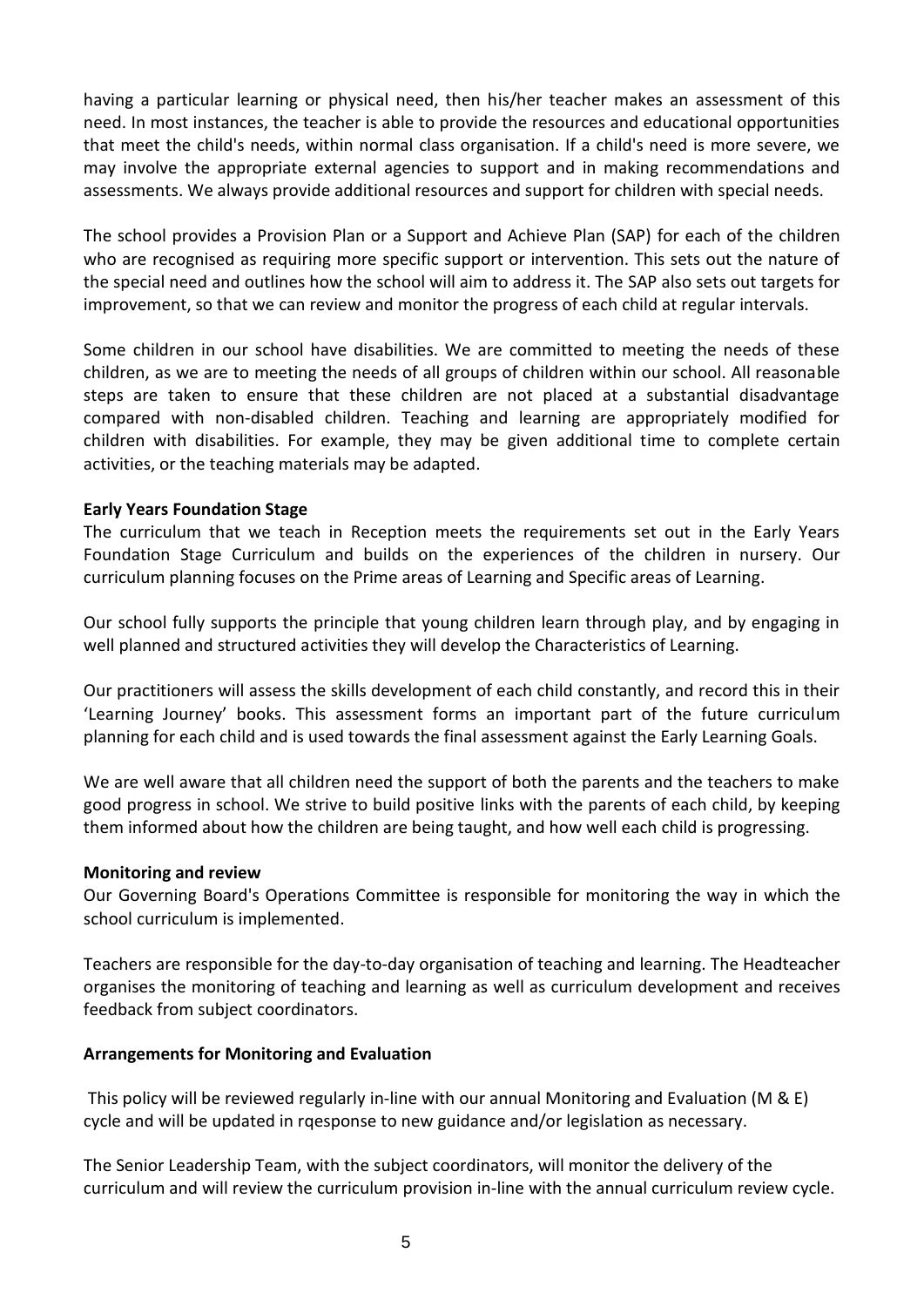The Headteacher reports termly to the governing board to enable them to monitor and evaluate the impact of the school's policies, practices and procedures.